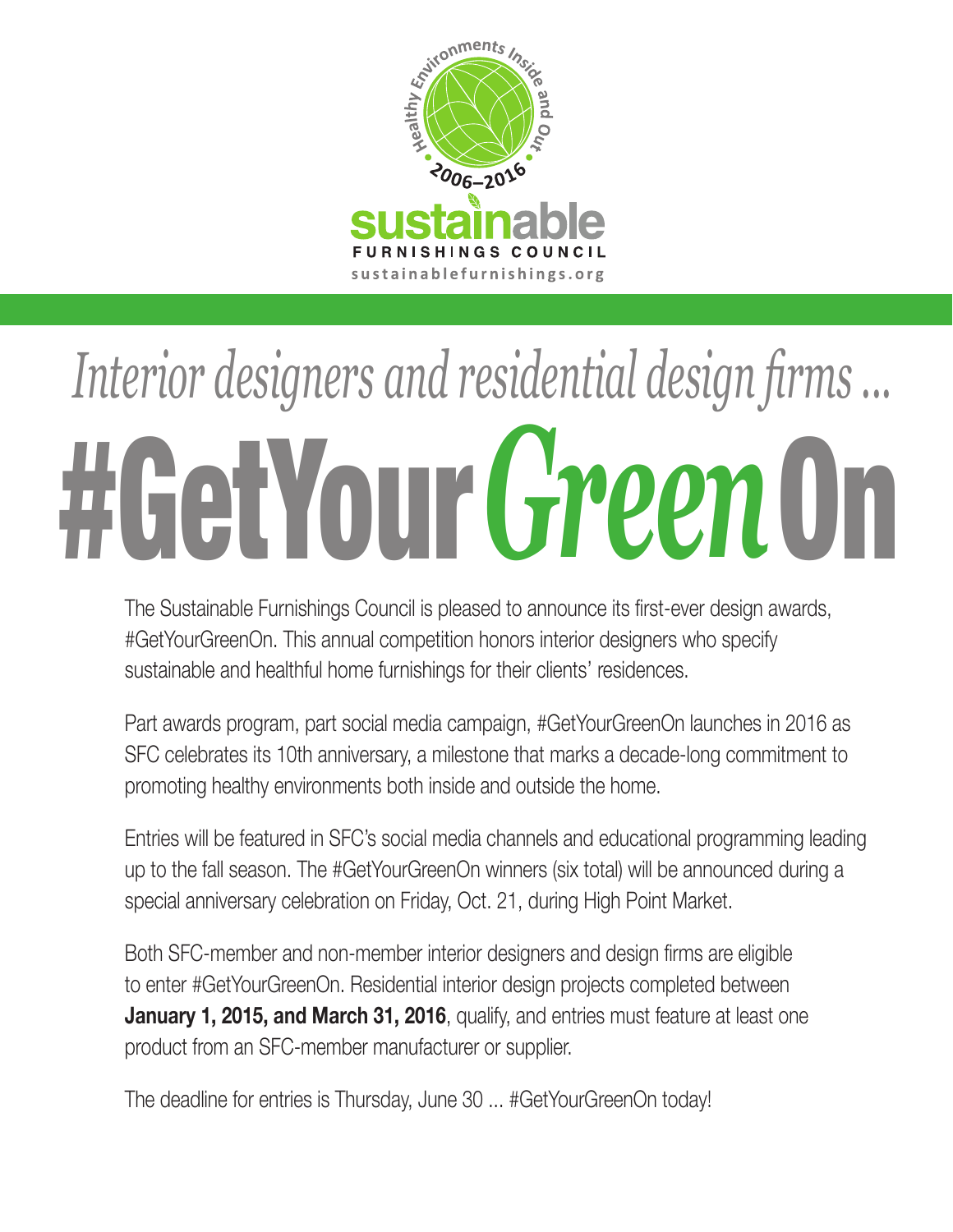#GetYourGreenOn celebrates interior designers who specify products from SFC-member manufacturers and suppliers in residential projects. (See list below for qualifying brands.) There are three #GetYourGreenOn categories, each with two total-project-cost ranges:

#### • **SHARED SPACES**

*(Great rooms, family rooms, living rooms, dining rooms, media rooms, etc.)*

- \$30,000 and under
- \$30,001 and above

• **PRIVATE SPACES**

*(Home office; bedrooms including master, guest and youth; nurseries, etc.)*

- \$30,000 and under
- \$30,001 and above

#### • **OUTDOOR SPACES**

*(Dining, lounge and garden areas, poolside, etc.)*

- \$30,000 and under
- \$30,001 and above

# *#GetYourGreenOn Qualifying SFC Manufacturer and Supplier Members*

**A Circle Home Abner Henry Fine Furniture American Leather ANAZAO INC Aronel Design Studio, Inc. Art in Furniture by Schuettinger, Inc. Asian Art Imports Atlantic Furniture, Inc. Baker Furniture Bamboogle Interiors BDI (Becker Designed Inc.) Beaufort Furniture Co. Inc. Blue Dragon Craft Bramble Company and Steven Shell Brentwood Classics Ltd. Burress Furniture Calligaris USA, Inc. Cherry Pond Designs Cisco Brothers Corp. Classic Home Coco-Mat Company C Inc Comphy Co. Copeland Furniture Copper Instincts Creative Elegance, Inc. Cresent Fine Furniture Crypton, Inc. Currey & Company, Inc. District Eight Design Durham Furniture Inc. Eangee Home Design EcoFiber Custom Rugs EcoFlex Furniture, LLC EcoSelect Furniture EJ Victor EKLA Home Ekornes Inc El Dot Designs Elite Leather Company Eugene Stoltzfus Furniture Design Europe2You**

**Fashionforhome Feizy Rugs Fermob USA Five Fork Studio fringe studio Function First Furniture G.ROMANO Gat Creek George Nakashima Woodworker Gotcha Covered Greenington LLC Gus Design Group Inc. Harden Furniture HTD/Home Trends & Design Huntington House, Inc. iglooplay by Lisa Albin Itinerant Studio Jaipur Living Jeffan International John Strauss Furniture Design, Ltd. Kammika Import Export Co., Ltd. Kathy Ireland Worldwide Kravet, Inc. Lazar Furniture Lee Industries Leftbank Art Libeco Living Fresh Collection Loloi Rugs Maine Woolens Martha's Vineyard Furniture Company McCreary Modern, Inc Mitchell Gold + Bob Williams Monte Design Group Inc Nathan Anthony Furniture Naturepedic Organic Naturescast Inc Newton Rest, Inc. Norwalk Furniture Omnia Leather Furniture Organic Weave Limited Pacific Green**

**Patagonia Legacy Peninsula Home Phillips Collection Prairie Rugs Reclaim Appalachia Red Egg Rowe Brands: Clayton Marcus, Robin Bruce Saatva Mattress Co. Safavieh, Inc. Salamander Designs Selamat Designs Sika Design Simply Amish Smilow Furniture Somerton Dwelling Spaldin Sleep Systems Spindle Mattress St. Peter Woolen Mill, Inc. Stephanie Seal Brown Stickley, Inc., L. & J.G. Suite Sleep Surya The Canvas Nursery, Inc. The Old Wood Co. Tomlinson/Erwin-Lambeth, Inc. Tritter Feefer Home Collection Tucker Robbins Turning Point Furniture Two Sisters EcoTextiles, Inc. TY Fine Furniture Urbangreen Furniture Vanguard Furniture Vaughan-Bassett Furniture Co., Inc. Vervano by Laura Britt Design Vispring Vladimir Kagan Design Group Ways World Wedgewood Furniture West Bros Furniture Wish Designs**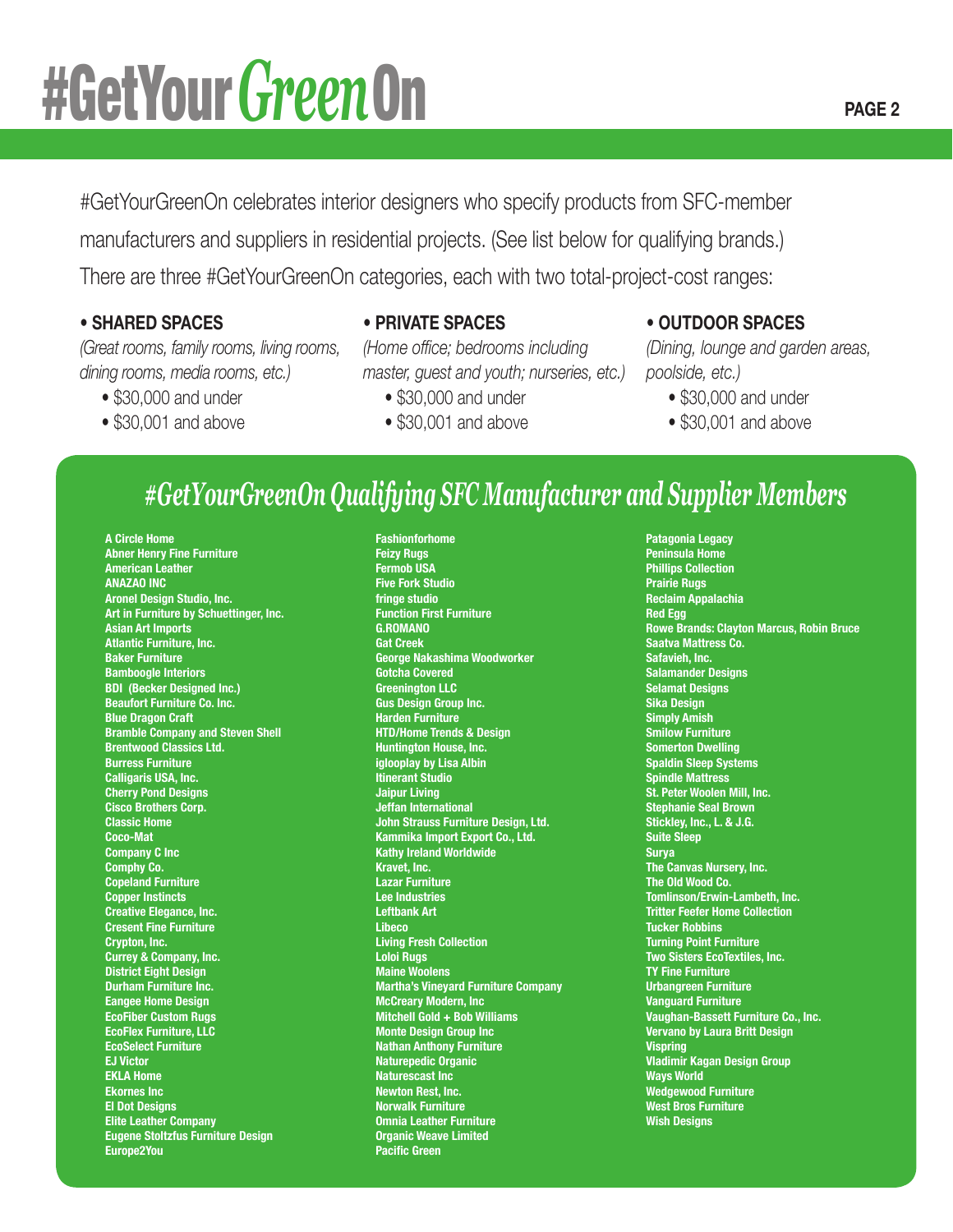# **WHAT TO ENTER:**

Up to three residential interior design projects that showcase the beauty, versatility and livability of sustainable and healthful home furnishings, specifically products manufactured by SFC-member manufacturers and suppliers.

# **WHO IS ELIGIBLE:**

Interior designers and design firms are invited to enter residential interior design projects completed between **January 1, 2015, and March 31, 2016**. Entrants do not have to be SFC members to participate. Entrants may submit up to three entries total, including multiple entries in a single category/project-cost range.

# **WHO WILL JUDGE THE ENTRIES:**

A panel of leading association representatives and respected media partners will serve as #GetYourGreenOn judges.

# **WHERE WILL MY ENTRY BE FEATURED:**

SFC will be acknowledging all entries via its social media channels and educational programming leading up to fall High Point Market.

# **WHEN WILL THE WINNERS BE ANNOUNCED:**

A total of six awards will be announced during a 10th Anniversary celebration on Friday, Oct. 21, at High Point Market.

# **WHAT'S THE DEADLINE:**

Materials must be emailed or postmarked by Thursday, June 30.

# *PHOTO SUBMISSION SUGGESTIONS*

Judges will be evaluating entries using entrants' submitted imagery and entry form responses. Submit at least one photo per entry; images should prominently feature SFC member's product(s). We recommend you submit professional-quality images that meet the following specifications:

- Image files that measure at least 5"x7"
- 300 dpi
- File formats of either .jpg or .tif

Questions? Call or email Julie at 312-371-4645, julie@ninemusesmedia.com.

# *HOW TO SUBMIT:*

### • **ENTRY FORM**

Mail or email your completed entry form (pages 4-5) to the street address or email address below. A form must be completed for each entry.

#### • **PAYMENT**

Mail a check made payable to: SUSTAINABLE FURNISHINGS COUNCIL to the street address below. Processing fees are:

- \$35 per entry for SFC members
- \$50 per entry for non-members

# • **IMAGES**

Send images for each entry to the email address below via Hightail, WeTransfer or Dropbox. Or, email images to the email address below. Or, mail a flash drive or CD to the street address below. CLEARLY LABEL EACH IMAGE.

# **SHIP TO:**

#GetYourGreenOn c/o Nine Muses Media LLC 941 E. Benton Ave. Naperville, IL 60540

# **EMAIL TO:**

julie@ninemusesmedia.com

# **QUESTIONS:**

Contact Julie at 312-371-4645, or julie@ninemusesmedia.com.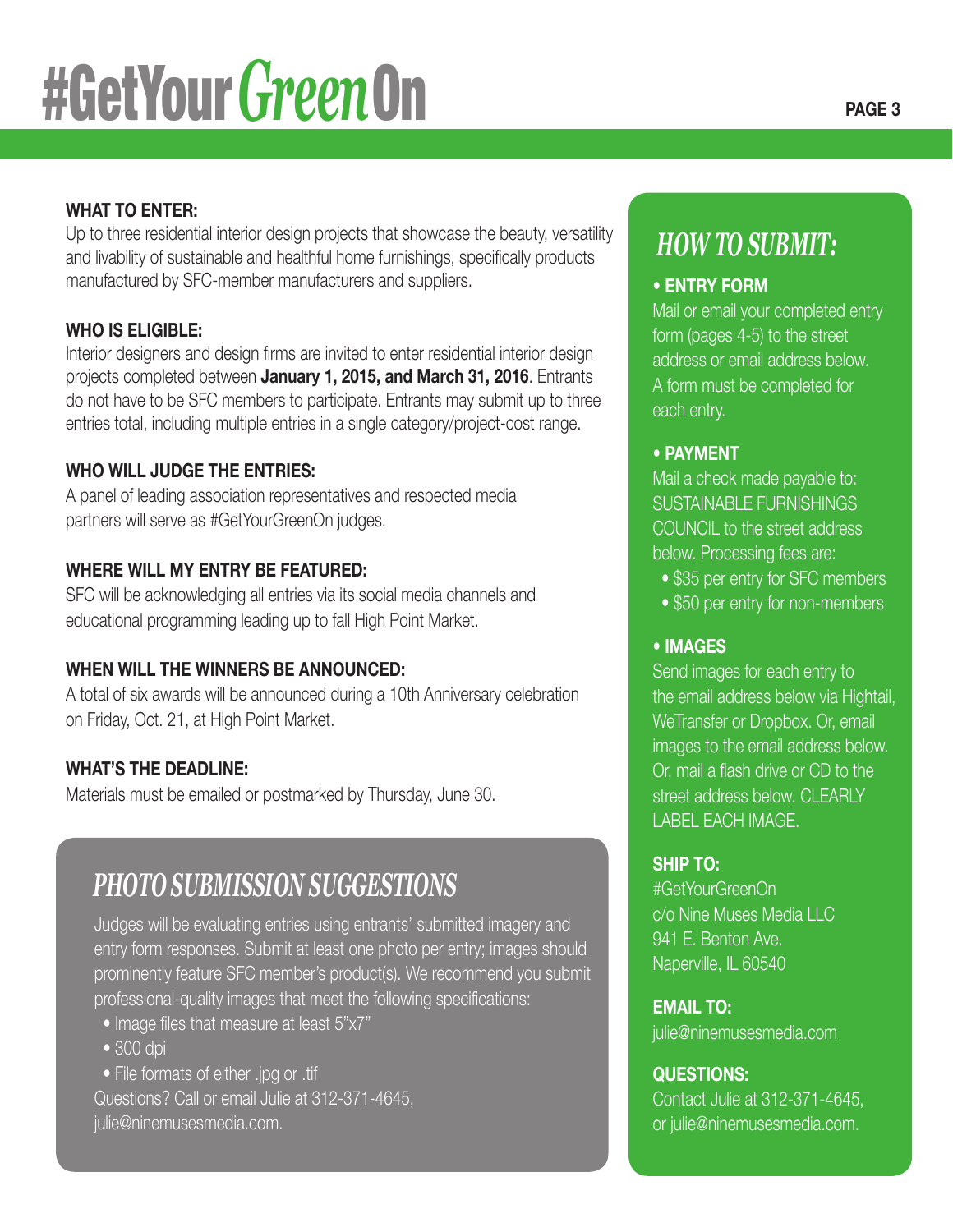# **2016 ENTRY FORM**

|                                                                                                                                                                                                                                                                                                                                                                                                                                                                                                                                                                    | In 250 or so words, describe the                                                                                             |
|--------------------------------------------------------------------------------------------------------------------------------------------------------------------------------------------------------------------------------------------------------------------------------------------------------------------------------------------------------------------------------------------------------------------------------------------------------------------------------------------------------------------------------------------------------------------|------------------------------------------------------------------------------------------------------------------------------|
|                                                                                                                                                                                                                                                                                                                                                                                                                                                                                                                                                                    | project including parameters set by<br>the client, the importance of "green" to<br>the project, unexpected challenges, etc.: |
|                                                                                                                                                                                                                                                                                                                                                                                                                                                                                                                                                                    |                                                                                                                              |
|                                                                                                                                                                                                                                                                                                                                                                                                                                                                                                                                                                    |                                                                                                                              |
| SFC Member: yes no                                                                                                                                                                                                                                                                                                                                                                                                                                                                                                                                                 |                                                                                                                              |
| Category entered (complete a separate entry form for each entry):                                                                                                                                                                                                                                                                                                                                                                                                                                                                                                  |                                                                                                                              |
| SHARED SPACES<br>(Great rooms, family rooms, living rooms, dining rooms, media rooms, etc.)<br>Total project cost: \$30,000 and under<br>Total project cost: \$30,001 and above                                                                                                                                                                                                                                                                                                                                                                                    |                                                                                                                              |
| <b>THE PRIVATE SPACES</b><br>(Home office; bedrooms, including master, guest and youth; nurseries, etc.)<br>Total project cost: \$30,000 and under<br>Total project cost: \$30,001 and above<br><b>OUTDOOR SPACES</b> (Dining, lounge and garden areas, poolside, etc.)<br>Total project cost: \$30,000 and under<br>Total project cost: \$30,001 and above<br>List SFC manufacturer and supplier members that have featured products in<br>this entry. If left blank or companies listed are not SFC members (see page 2<br>for complete list), entry is forfeit: | In 250 or so words, explain why you<br>or your client chose the SFC members'<br>product(s) that you/he/she did:              |
|                                                                                                                                                                                                                                                                                                                                                                                                                                                                                                                                                                    |                                                                                                                              |
|                                                                                                                                                                                                                                                                                                                                                                                                                                                                                                                                                                    |                                                                                                                              |